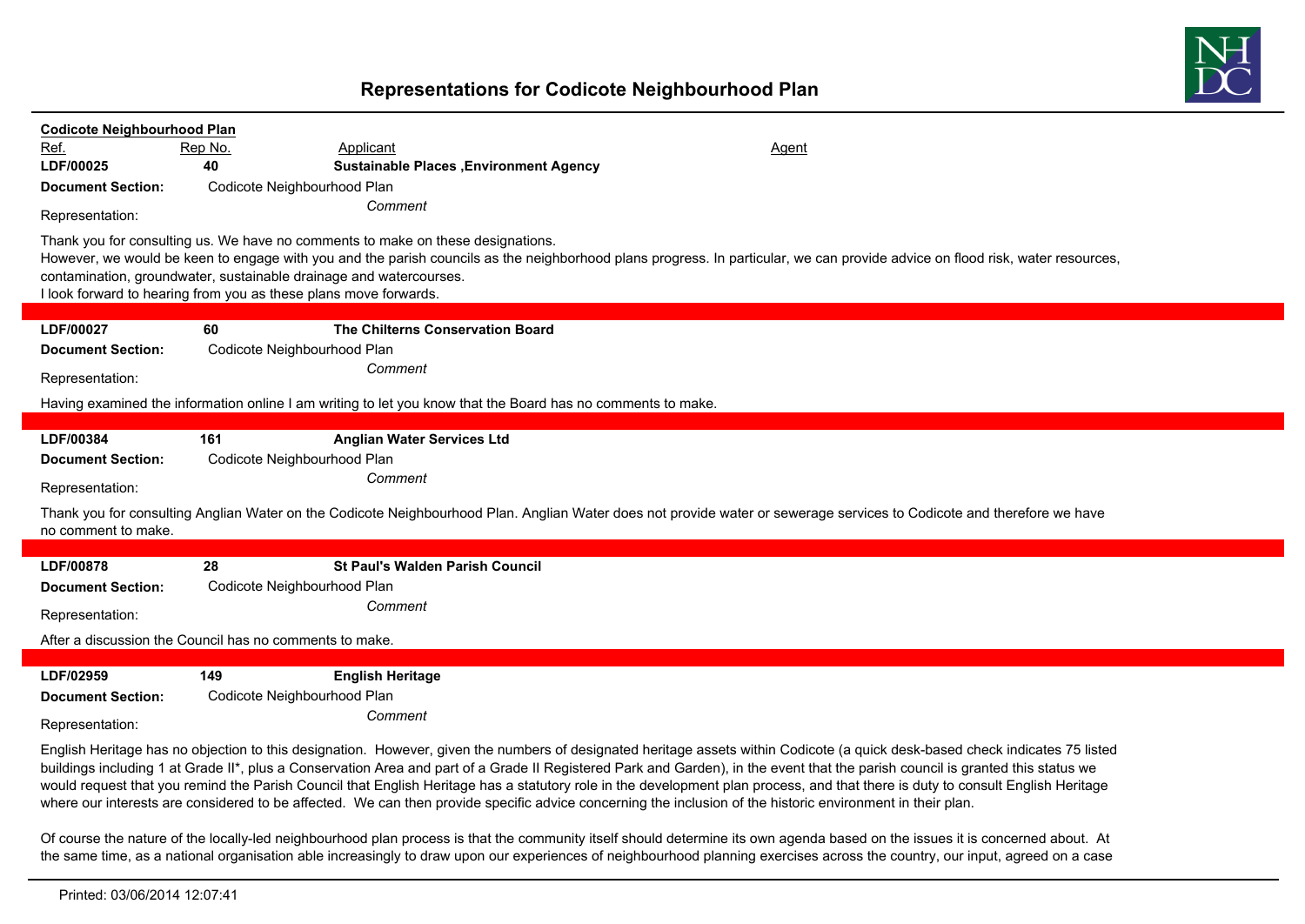

## **Representations for Codicote Neighbourhood Plan**

| Ref.<br>achieved.                                                                                                                                                                                                                                                                                                                                                                                                                                                                                                                                                                                                                                                                                                                                                                                                                                                                                                                                                                                                                                                                                                                                                                                                                                                                   | Rep No.                     | Applicant<br>by case basis, can help those communities reflect upon the special (heritage) qualities which define their area to best ensure that optimum and sustainable outcomes are |  | <b>Agent</b>    |                                |  |  |
|-------------------------------------------------------------------------------------------------------------------------------------------------------------------------------------------------------------------------------------------------------------------------------------------------------------------------------------------------------------------------------------------------------------------------------------------------------------------------------------------------------------------------------------------------------------------------------------------------------------------------------------------------------------------------------------------------------------------------------------------------------------------------------------------------------------------------------------------------------------------------------------------------------------------------------------------------------------------------------------------------------------------------------------------------------------------------------------------------------------------------------------------------------------------------------------------------------------------------------------------------------------------------------------|-----------------------------|---------------------------------------------------------------------------------------------------------------------------------------------------------------------------------------|--|-----------------|--------------------------------|--|--|
| LDF/04752                                                                                                                                                                                                                                                                                                                                                                                                                                                                                                                                                                                                                                                                                                                                                                                                                                                                                                                                                                                                                                                                                                                                                                                                                                                                           | 24                          | 'Hertfordshire County Council - Spatial and Land Use                                                                                                                                  |  |                 |                                |  |  |
|                                                                                                                                                                                                                                                                                                                                                                                                                                                                                                                                                                                                                                                                                                                                                                                                                                                                                                                                                                                                                                                                                                                                                                                                                                                                                     |                             | <b>Planning</b>                                                                                                                                                                       |  |                 |                                |  |  |
| <b>Document Section:</b>                                                                                                                                                                                                                                                                                                                                                                                                                                                                                                                                                                                                                                                                                                                                                                                                                                                                                                                                                                                                                                                                                                                                                                                                                                                            | Codicote Neighbourhood Plan |                                                                                                                                                                                       |  |                 |                                |  |  |
| Representation:                                                                                                                                                                                                                                                                                                                                                                                                                                                                                                                                                                                                                                                                                                                                                                                                                                                                                                                                                                                                                                                                                                                                                                                                                                                                     | Comment                     |                                                                                                                                                                                       |  |                 |                                |  |  |
| The proposed Neighbourhood Plan Area does not coincide with any of the county council's proposed waste site designations. The area does however include a history of<br>planning permissions for waste facilities.<br>In terms of minerals matters, the proposed Neighbourhood Plan Area includes a mineral resource block between Whitwell and Stevenage as identified in the Minerals<br>Consultation Area Supplementary Planning Document 2008, an existing chalk extraction site as detailed in the Minerals Local Plan Review 2002-2016 and a history of planning<br>permissions for mineral extraction.<br>Further details relating to previous planning permissions can be provided should this be necessary.<br>It should be noted, when the Parish Council develops its vision and objectives for shaping development and growth within the neighbourhood, that minerals and waste matters<br>will need to be taken into account as Minerals and Waste Local Plans form part of the Development Plan. New development and growth of an area results in the generation of<br>waste and this will be an important aspect needing consideration in due course.<br>The county council would like to be consulted at future stages in the production of the Neighbourhood Plan. |                             |                                                                                                                                                                                       |  |                 |                                |  |  |
| LDF/07026                                                                                                                                                                                                                                                                                                                                                                                                                                                                                                                                                                                                                                                                                                                                                                                                                                                                                                                                                                                                                                                                                                                                                                                                                                                                           | 6                           | <b>The Garden Centre Group</b>                                                                                                                                                        |  |                 | <b>Gregory Gray Associates</b> |  |  |
| <b>Document Section:</b>                                                                                                                                                                                                                                                                                                                                                                                                                                                                                                                                                                                                                                                                                                                                                                                                                                                                                                                                                                                                                                                                                                                                                                                                                                                            | Codicote Neighbourhood Plan |                                                                                                                                                                                       |  |                 |                                |  |  |
| Representation:                                                                                                                                                                                                                                                                                                                                                                                                                                                                                                                                                                                                                                                                                                                                                                                                                                                                                                                                                                                                                                                                                                                                                                                                                                                                     |                             | Comment                                                                                                                                                                               |  | <b>ADOC</b>     | Additional document attached   |  |  |
| I can confirm that TGCG has no objection to the designation of Codicote as a Neighbourhood Plan Area. My client considers that their site, which is located to the east of<br>Codicote High Street, immediately adjacent to the settlement boundary, provides a suitable site for additonal housing to serve the needs of the village, as set out in the attached<br>letter previously submitted to the District Council.<br>Accordingly, it is requested that this information be passed to the Parish Council and that we be kept informed of any consultation process undertaken in order to inform the<br>proposed Neighbourhood Plan.                                                                                                                                                                                                                                                                                                                                                                                                                                                                                                                                                                                                                                          |                             |                                                                                                                                                                                       |  |                 |                                |  |  |
|                                                                                                                                                                                                                                                                                                                                                                                                                                                                                                                                                                                                                                                                                                                                                                                                                                                                                                                                                                                                                                                                                                                                                                                                                                                                                     |                             |                                                                                                                                                                                       |  |                 |                                |  |  |
| LDF/08326                                                                                                                                                                                                                                                                                                                                                                                                                                                                                                                                                                                                                                                                                                                                                                                                                                                                                                                                                                                                                                                                                                                                                                                                                                                                           | $\mathbf{2}$                | Corby                                                                                                                                                                                 |  | <b>CBRE Ltd</b> |                                |  |  |
| <b>Document Section:</b>                                                                                                                                                                                                                                                                                                                                                                                                                                                                                                                                                                                                                                                                                                                                                                                                                                                                                                                                                                                                                                                                                                                                                                                                                                                            | Codicote Neighbourhood Plan |                                                                                                                                                                                       |  |                 |                                |  |  |
| Representation:                                                                                                                                                                                                                                                                                                                                                                                                                                                                                                                                                                                                                                                                                                                                                                                                                                                                                                                                                                                                                                                                                                                                                                                                                                                                     |                             | Comment                                                                                                                                                                               |  |                 |                                |  |  |
| I write on behalf of my client, Jonathan Corby, who is promoting a site for development in Codicote through the North Hertfordshire development plan. Whilst we do not object to<br>the Neighbourhood Plan we would raise a concern if this was being brought about to place a moratorium on development in Codicote.                                                                                                                                                                                                                                                                                                                                                                                                                                                                                                                                                                                                                                                                                                                                                                                                                                                                                                                                                               |                             |                                                                                                                                                                                       |  |                 |                                |  |  |
| There is a great housing need in North Hertfordshire and the Council are currently assessing how to meet this shortage of housing land. We would not want the designation of a<br>Neighbourhood Plan to prejudice the Council's work to date.                                                                                                                                                                                                                                                                                                                                                                                                                                                                                                                                                                                                                                                                                                                                                                                                                                                                                                                                                                                                                                       |                             |                                                                                                                                                                                       |  |                 |                                |  |  |
| We would be happy to work with the Parish in identifying development sites within their plan in order for Codicote to take its fair quota of development over the next plan period.                                                                                                                                                                                                                                                                                                                                                                                                                                                                                                                                                                                                                                                                                                                                                                                                                                                                                                                                                                                                                                                                                                 |                             |                                                                                                                                                                                       |  |                 |                                |  |  |